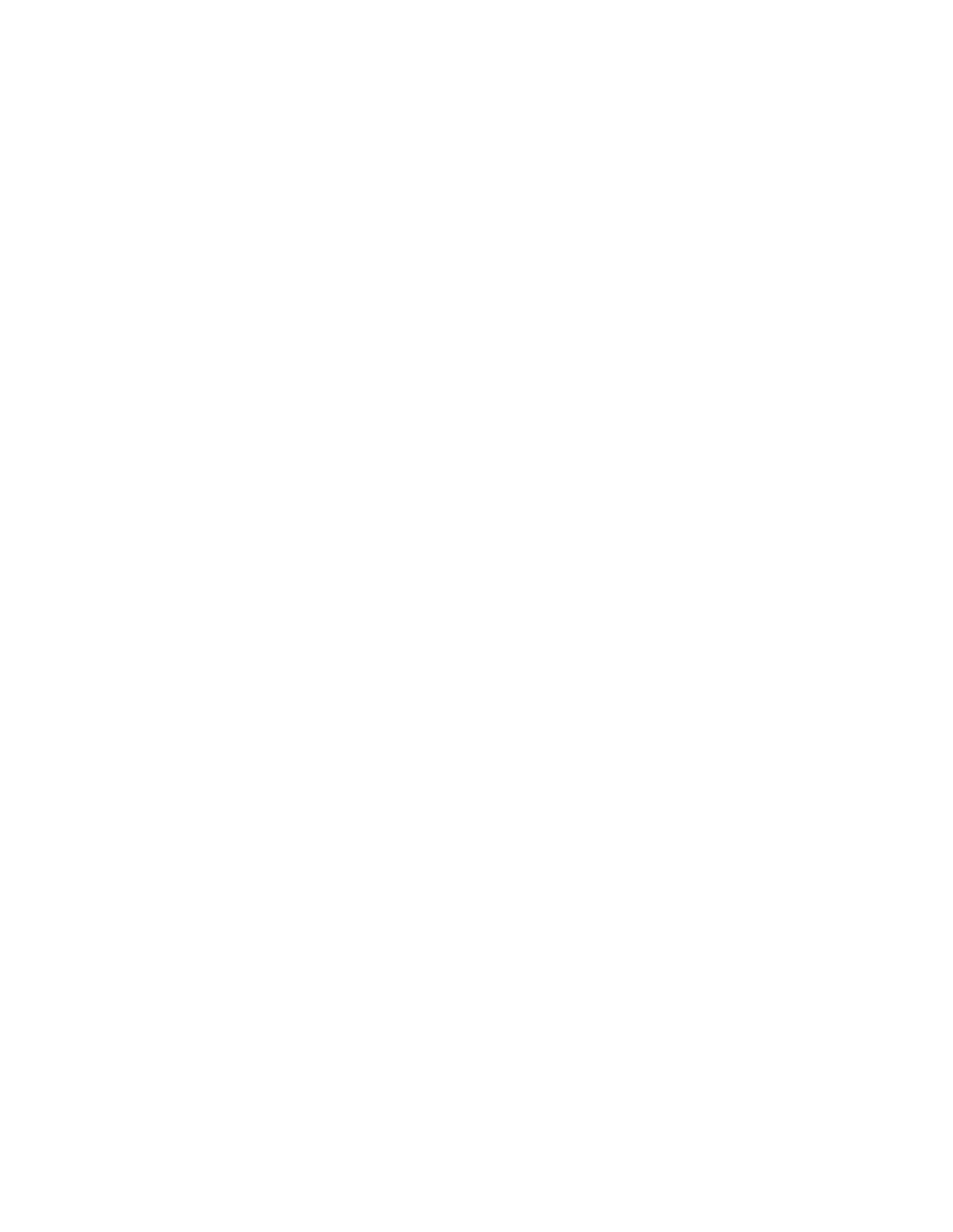# Off-Season Tasks & Responsibilities

#### Determine Timeline for season

Work your calendar for the season backwards. The first date to determine is when closing day should be and work back up to sign-ups. Are there any specific dates that need to be accounted for? Remember to plan for holidays, local school events, and time changes. *See District Calendar for Tournament dates.* \* (see below) For Season start & end dates.

#### Determine Age Grouping decisions

Refer to the Operations Manual for age requirements. All ages have many options. Does your league need a **waiver** for anything else outside of 'normal'? *See Possible Age Grouping Chart (from Operating Manual) & Age Chart for more details.*\* (see below)

#### Determine Policies for Late Sign ups & Major Division Call-ups

Policies for late sign ups need to be determined prior to sign ups and approved by the board. Will they be automatically placed on a lower division team? \* (see below)

Does your league have any policies in place for Major Division Call-ups? Is there a cut off date where players can no longer be pulled up? When will late sign-ups and those who did not try out be eligible for Majors? What is the policy of the league regarding a player that refuses to go up to the next level? \* (see below)

#### Preliminary work for Inter-League & Combined Play

Meet with league president & district personnel to see what is available to meet the needs of your league. Need to know approximant team counts in the affected divisions. *District ADA will fill out Combined Play / Inter-league play forms as needed. Please keep him/her up-to-date on your teams. We will need rosters of all teams to complete this paperwork*

#### Get the Player Files in Order

Ask last years Player Agent if they have any records that need to be given to you. Where are the files located? Do you need to organize them? Are they up-to-date? Try to have the player's files in individual folders for each player as a record of his/her playing career with your league. There may come a time when you need to have access to their old information for waivers or medical purposes. Ask the Safety Officer to keep copies of Accident Reports in the player's file.

Be sure to check on and ask about the files for team managers & coaches. Do you keep any of their records? Do you have records that need to be given to someone else? Remember that all personal information (Birth Certificates, proof of address information, social security numbers, financial information, etc.) must be kept private and safe. If they are kept at the league, they should be locked up.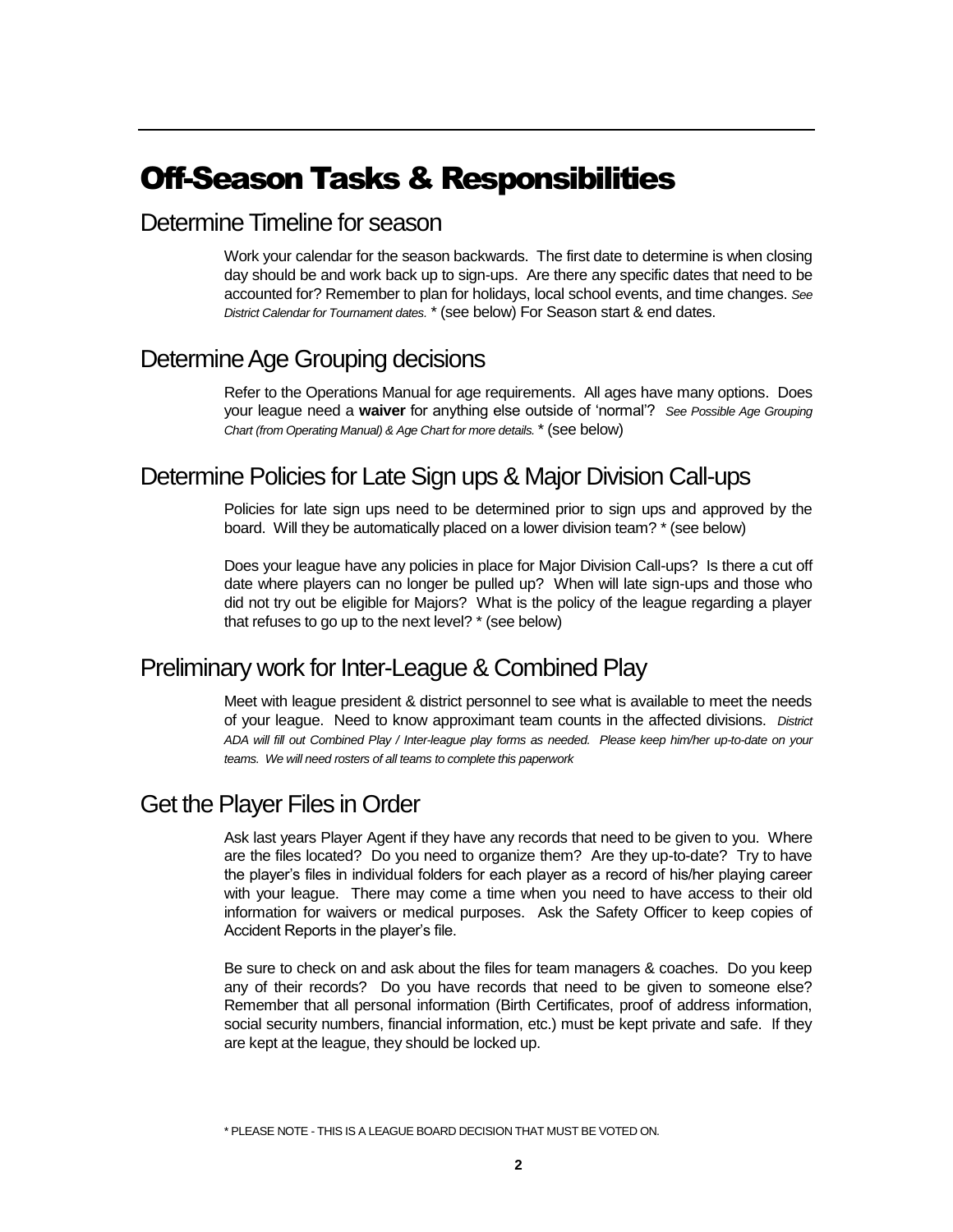# Pre-Season Tasks & Responsibilities

#### Determine Registration Procedures (Age/Residence verification)

What sign-up forms and documents will you use? What has your league used for the last few years? Did they meet the needs of your league? Do you need to update anything to bring it to your current needs or requirements? What are your league boundaries? Do you have a current Age Chart? What is the acceptable proof of age & residency documents? Have three (3) copies of the medical release form filled out at sign-up time to aid in the All Star process.

Please make note that the proof of residency requirements have changed. All documents MUST be dated January 31 (of the current season) or before. You cannot use documents from February through the season. Each family SHOULD be able to provide the three documents if they do live where they say they do. This is a new LLB rule that started at All Stars 2011. *See Proof of Age & Residency documents from Little League.*

#### Get Sign-up Notices Out

Where will sign-ups take place? When? What information is needed on your sign-up flyer? Where can you post / hand out the flyers. What schools have kids from your boundaries? Do the schools have special rules for handing out the flyers? Are there any businesses in the area that will hand out flyers? What other media resources are available to you? Cable, radio, and newspapers are all good sources. Will you be putting up banners? What will be on the banner? Can you use the same one from last year? If you need new banners, will you be able to use them next year? What is your budget for gaining sign-ups?

#### Select Draft & Team Selection Procedures

Will your league be drafting players to fill vacant spots on established teams OR redrafting the divisions each year? What are the criteria for being selected as a manager or a coach for the season? These are both Board Decisions. The Player Agent researches the needs of the league, what options are available, informs the board, and makes a recommendation. The decision is still voted on by the Board at a meeting.

The number of players on each team must be the same throughout the division. Little League (Majors) and up: No more than 15 and no less than 12 players shall be placed on a team. Tee Ball & Minors have no minimum and no maximum players on a team. This is a Board Decision that must be voted on at a meeting. *If less than 12 players per team is needed for Majors and above, you must obtain special, one season only, permission from the District Administrator and the Regional Director in writing.* \* (see below)

#### Determine Released Player List

The board must *release* all Property Players who have NOT signed up by the end of registration (or date set by player agent and board). The player should be informed in writing of his/her *release.* The list of players that have been released needs to be available at the draft.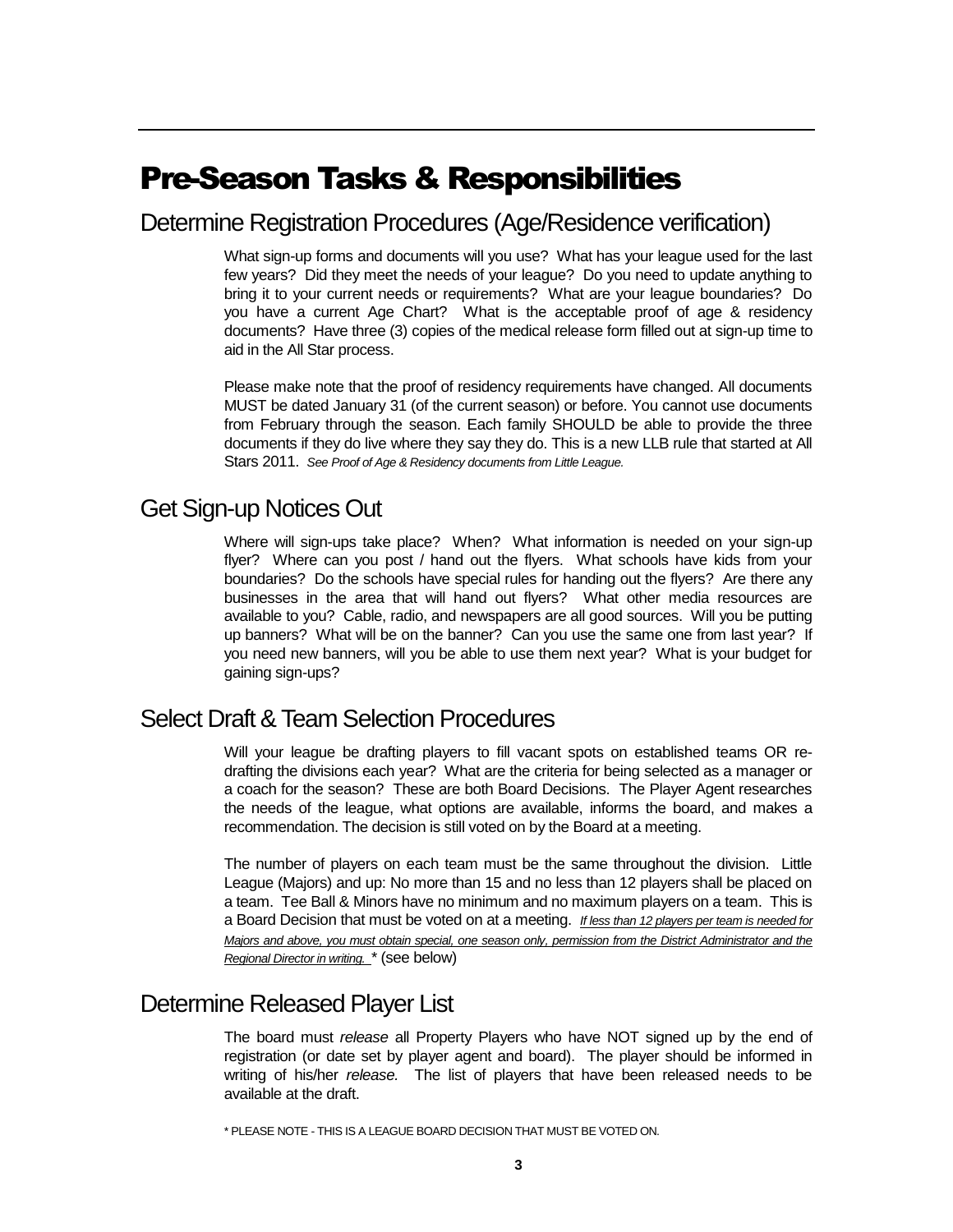#### Develop Tryout Procedures

Have the tryout schedule ready at sign-ups to give to all players required to attend. Make sure you have extra help at tryouts. What procedures will be followed at tryouts? What equipment is needed for the tryouts? Are the fields ready & available for tryouts? Will the snack bar be open?

Complete the tryout list immediately after the final registration date to distribute at the manager's meeting. Hold a manager's meeting to discuss tryout procedures and sequence, player selection, draft process, and distribute the tryout list.

#### Determine Legal Options Available

There are only 4 options available:

- 1. Brothers/Sisters where both are in the draft.
- 2. Brothers/Sisters of players who are currently on a team in that division.
- 3. Sons/Daughters & Brothers/Sisters of managers.
- 4. Sons/Daughters of coaches that meet both of these requirements:
	- A. The coach has served as a manager or coach in the league (at any level) for the past two years AND,
	- B. The coach must be returning to the same Major League team as last year.

Options 3 & 4 are NOT available for any Minor Division. Both the manager/coach and son/daughter or brother/sister must live within the league boundaries to qualify for options 3 & 4 to be available.

The manager has the option to waive his/her right to claim an option.

#### Draft of Players

Have the draft within one (1) week of the last tryout. Have help available at the draft to assist you with paper work and note taking. Note for the managers which children are brothers and/or sisters. All managers' options must be submitted to the player agent 48 hours before the draft. If possible, hand out medical release forms and a player roster list to managers at the draft.

If possible, group Tee Ball & Minors by schools.

Do NOT draft players that do NOT belong to your league. Remember that all players (their parents or legal guardian) MUST reside within your boundaries or have a qualified waiver on file with District 27.

#### Determine Trade Justification & Facilitate Trades

The Player Agent handles ALL trades. You are the representative for the players. When parents become managers or coaches and their children are on a different team, they may not automatically claim them; they must trade for them.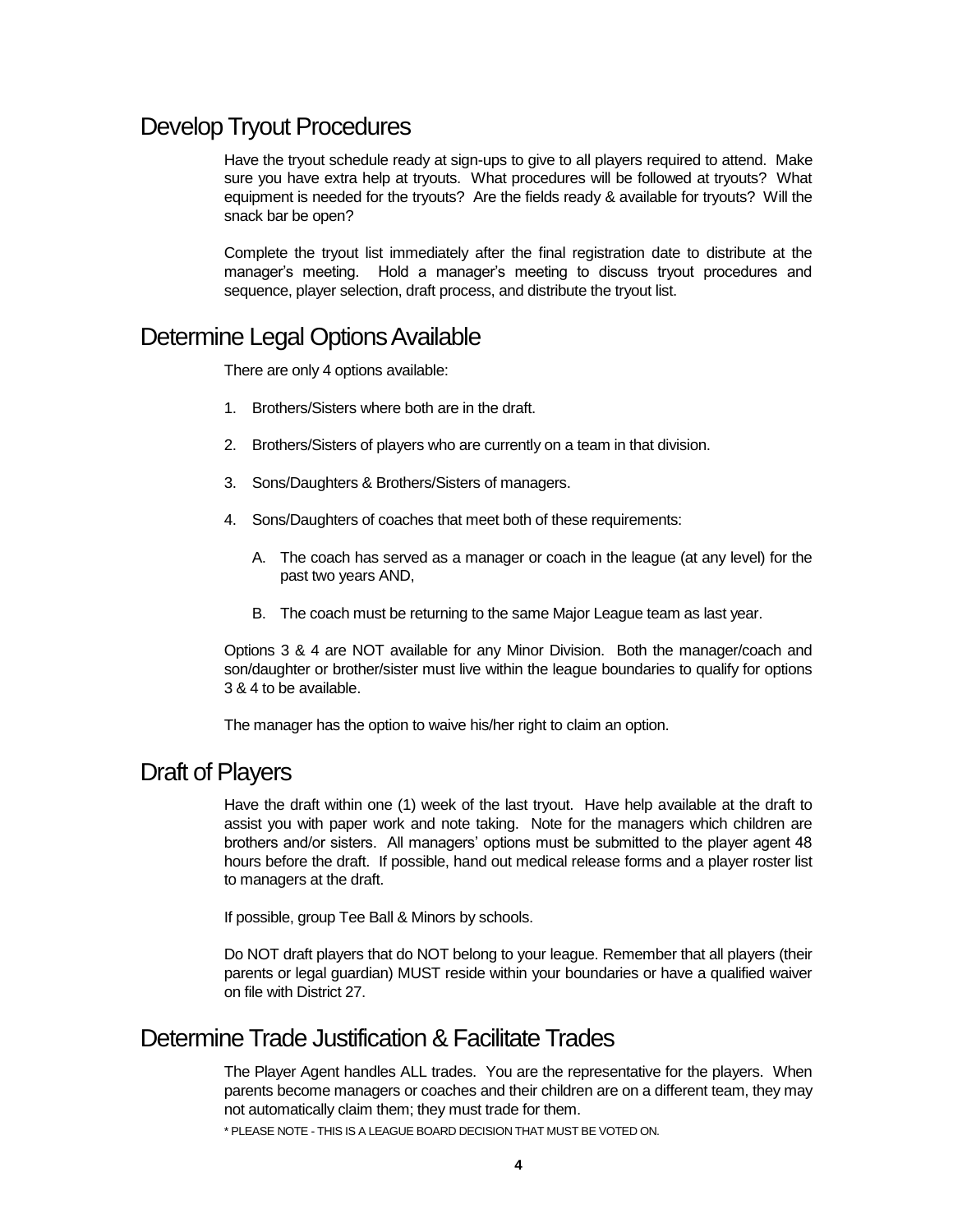#### Prepare Team Rosters & Submit to Data Center & District 27

Team managers and team parent will need a copy of their team's roster including addresses and phone numbers. The teams also need a copy of the Medical Release Form for each player on the team. The team rosters and league volunteer list will need to be submitted to Little League Baseball, Inc through the online Data Center [\(http://www.littleleague.org\)](http://www.littleleague.org/) by April 1st. **This is a new rule for the 2014 season.** (see Operating Manual, page 63) There are now separate spreadsheets for players and volunteers. You can down-load the excel spreadsheets from that web site (look under 'upload player rosters' once you are logged in) or email me at **D27Operations@att.net** and I'll send them to you. A copy of the instructions and forms are included with the handouts. Your President should have the access code to the Data Center. I can get it for both of you if needed.

It is easier if you start your records in a useable file system now if you will be keeping your records on the computer. Work on the forms needed now. The rosters can be resubmitted (if there has been changes) as needed to the Data Center throughout the season until May 30, 2014. Call me at (310) 897-0700 cell or (310) 233-4425 work when you have questions or need help.

District 27 must receive the Team Rosters and Volunteer spreadsheets by the end of March. Email us a copy of the excel spreadsheets, please do NOT hand me a printed copy. District 27 will be reviewing rosters. Waivers and Tournament Team certifying will not take place if they are not received. *League rosters& waivers are due at the March District Meeting. (March 27, 2014 @ 7:30 p.m.) Plan now to submit them on time.*

#### 50 / 70 (Intermediate), Junior, Senior & Big League Baseball

50 / 70 (Intermediate), Junior & Seniors will have a team application that must be received before the team will be scheduled for games. 50 / 70 (Intermediate), Junior & Senior rosters are due to District 27 by May 1<sup>st</sup>.

Big League Baseball (ages 15 through 18) – Please take sign ups or information and give to Nola Timms. All Big League teams are chartered and ran through District 27. Should your league desire to have their OWN Big League team, all players MUST reside within YOUR league's boundaries only. The rosters will still be submitted to District 27 by May 1<sup>st</sup> for game scheduling unless you have enough to play by yourself. Big League may not play with Seniors or Juniors.

Jimmie Timms will be taking care of 50 / 70 (Intermediate) Baseball (310) 897-0701 [cad27da@att.net.](mailto:cad27da@att.net) Stacie Smith will be taking care of Junior & Senior Baseball (310) 901- 0277 [stacies27@hotmail.com.](mailto:stacies27@hotmail.com) Nola Timms will be taking care of Big League Baseball (310) 897-0700 [D27Operations@att.net](mailto:D27Operations@att.net) *Anticipated number of teams for 50 / 70 (Intermediate), Juniors and Seniors is due to District 27 at the January meeting. (January 16, 2014 @ 7:00 p.m.)*

### Determine Appropriate Waivers -II(d) & IV(h)

Any child who is living outside of your league's boundaries must be 'waivered'. All waiver forms need to be completed & sent to the District Administrator at this time. **All waivers are due within two weeks of your first game played.** The final cutoff date for the waivers to be received (signed be the League President, processed by the Assistant District Administrator, and in the hands of the District Administrator) is at the March meeting of each year. If the waiver is not received by the due date, those players listed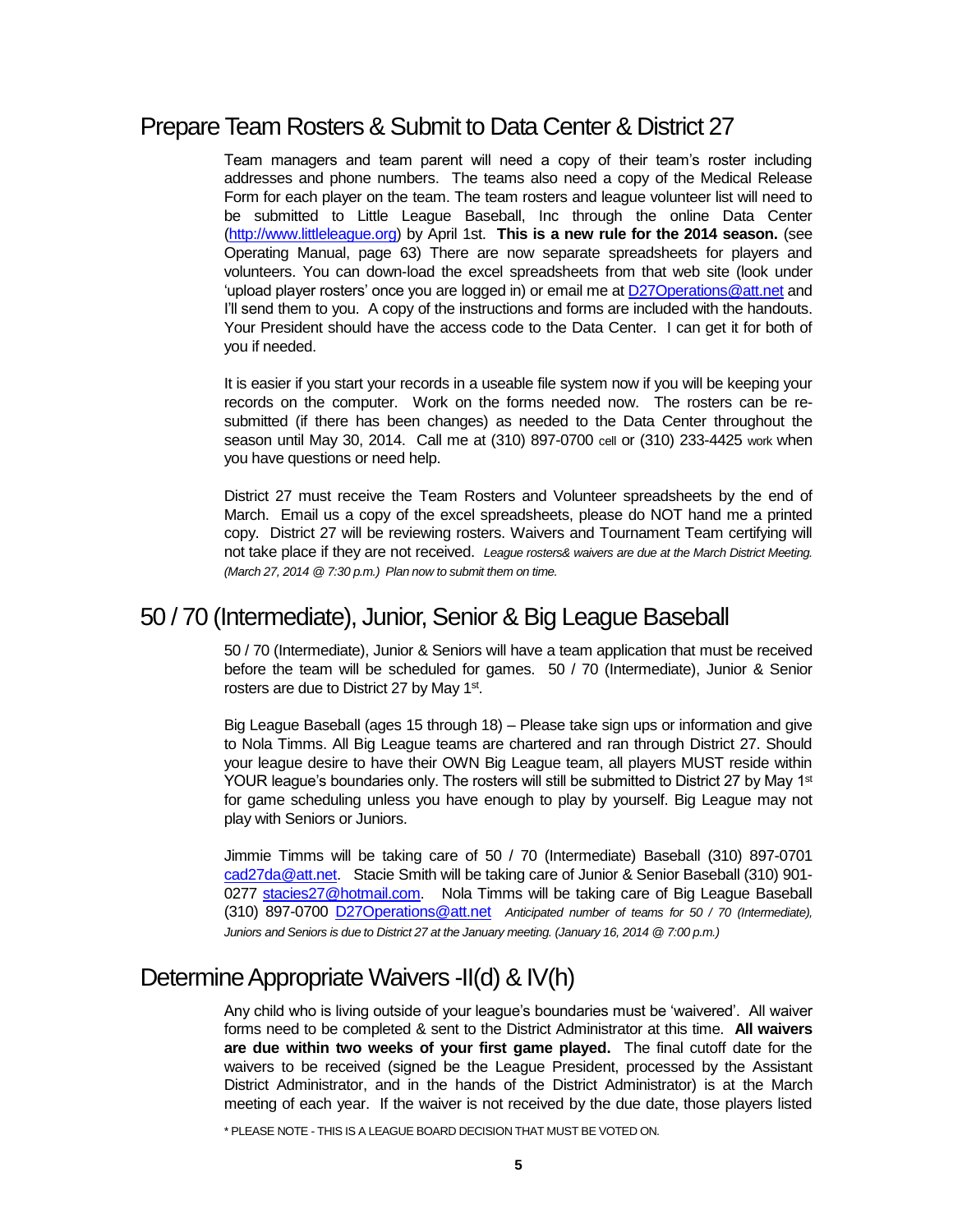will NOT be eligible for All Star play for that season. There are ONLY two (2) types of waivers available when a player no longer resides within your league boundaries. They are:

- 1. II(d) This is for players and their siblings who have moved outside of your league boundaries or the changing of your league boundaries caused him/her to be outside. They MUST have lived within your league boundaries while they were a Player and has continued to play in your league (with waiver) every year. The brothers/sisters of this player may "ride along" on the same waiver (remember to complete form for all family members who qualify each year) as long as they continue to participate in your league. If the player decides NOT to play for a season, he/she MAY NOT continue with this waiver. This form MUST be filled out & sent in EACH YEAR.
- 2. IV(h) This is for players whose family (legal guardian or parent) lived within the league boundaries before and now has moved outside of the boundaries. They MUST MEET ALL THREE (3) conditions:
	- A. The family lived inside the league boundaries for TWO (2) or more years AND was a manager, coach, or board member during that time AND will continue to be a manager, coach, or board member.
	- B. MUST be able to list the years (without skipping any years) of service (manager, coach, or board member). Two (2) minimum from before the move (including the last year when they lived within the league boundaries) AND one (1) or more years after their move (may be the current year only).
	- C. The league where the player(s) NOW live MUST waive their RIGHT to CLAIM this player.
	- D. The current president of the league that they live in now must sign the form.

You must include acceptable (see Proof of Residency document) proof of residency documentation with the waivers for each newly wavered player. This form MUST be filled out & sent in to District EACH YEAR to remain valid. *Waivers will be addressed at the January District Meeting. (January 16, 2014 @ 7:00 p.m.) Plan now to attend.*

#### Determine Tournament Team Selection Process

Will the managers, players, or a combination be making the player decisions? How will the manager and coaches be selected? Begin the decision making process now so that when the time arrives, the procedure will be easier to manage. Work on the forms needed now. District 27 or the president of the league usually receives the Tournament Team Affidavit and Application in early May. If not received by May 20, have the president call Williamsport to check on the mailing. \* (see below)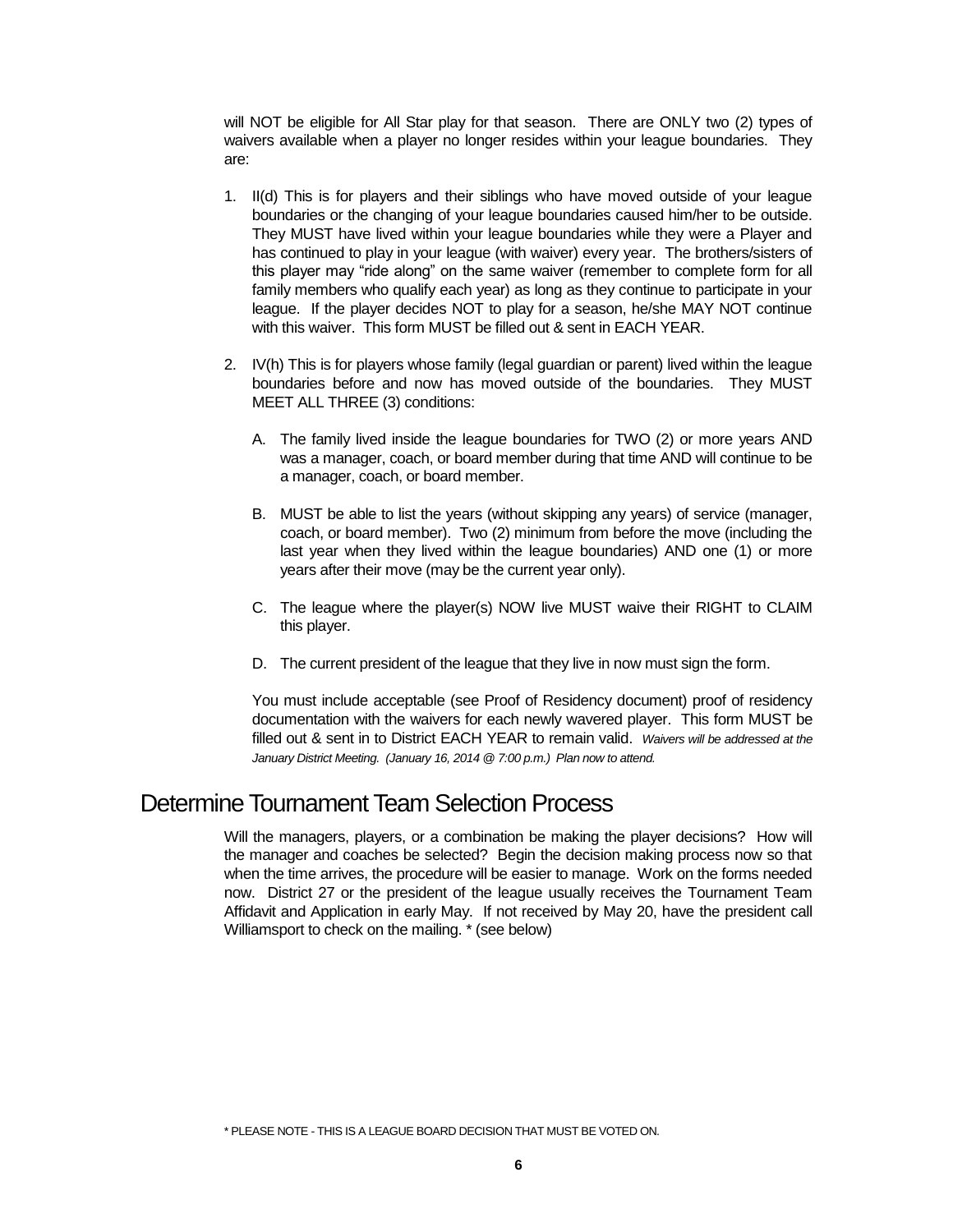### Practice Season Tasks & Responsibilities

#### Insure Teams are Properly Staffed

Are the managers and coaches working together for the children? Do you have any teams in need of a manager or coach?

#### Complete Trade Processes

Verify that the trade(s) have been completed. Trade forms need to filled out. All trades must be completed by the 14<sup>th</sup> day after the FIRST GAME of the SEASON.

#### Insure Player Participation

Are the players showing up? Has the manager contacted ALL of the players on the team? Have they had a team meeting?

### Check on Medical Release Forms

Does the Manager of each team have Medical Release Forms for EVERY player? Is he bringing them with him/her to each practice and game? This is especially important if your team is traveling to other locations. You may keep copies in the Snack Bar or Board Room but the team may not be at the complex for practice or games.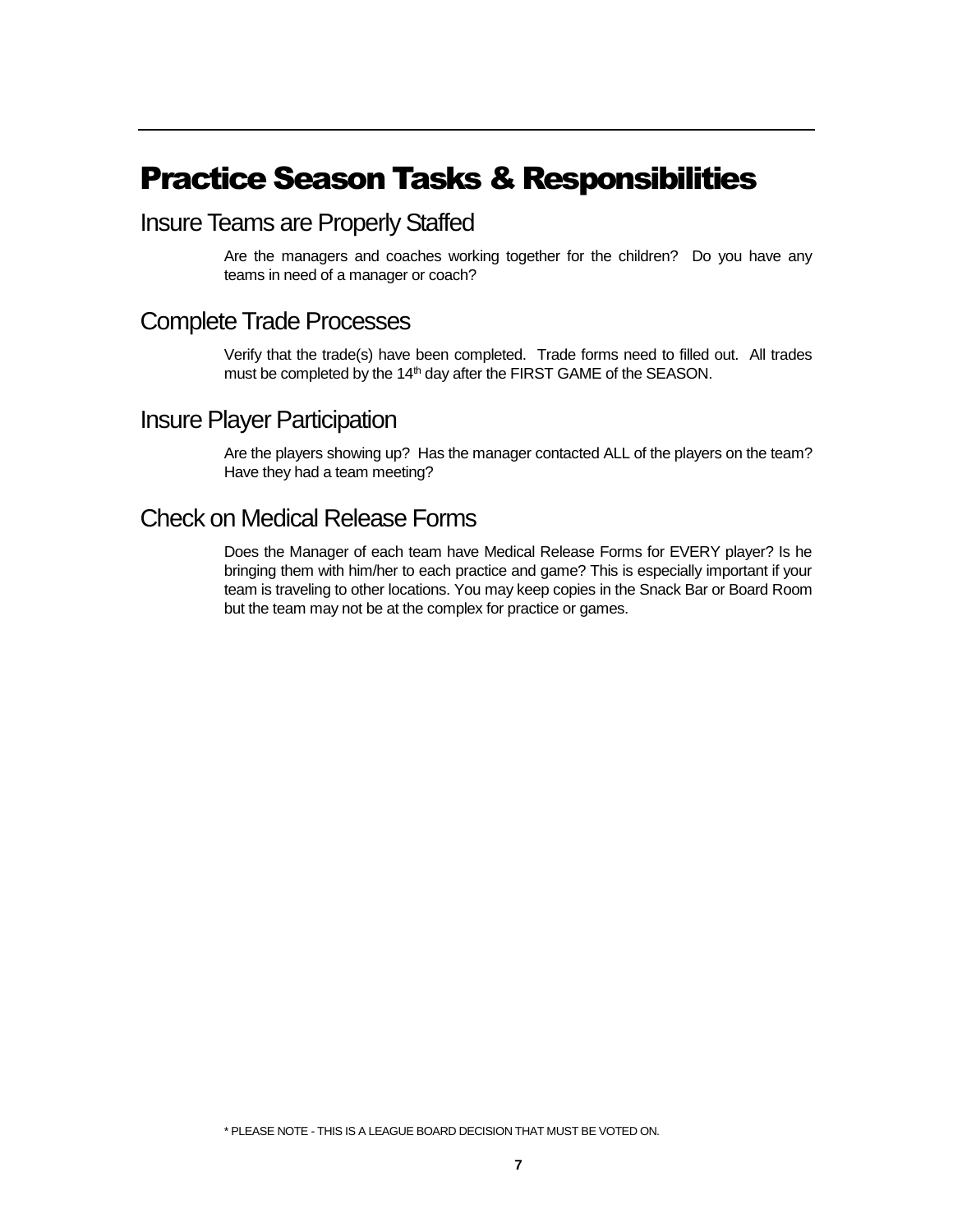# League Season Tasks & Responsibilities

#### Follow-up on Player Participation in Practices

Are the players showing up? Does anyone have an injury that may require him/her to be dropped from the team? Has anyone quit?

#### Insure Manager Compliance with Regulation IV(I)

Are the players getting their minimum play?

#### Insure that Players Needs are being met through the season

Address the teams during the season. Have a list of questions for the kids. Are the practices going well? Is the snack bar good?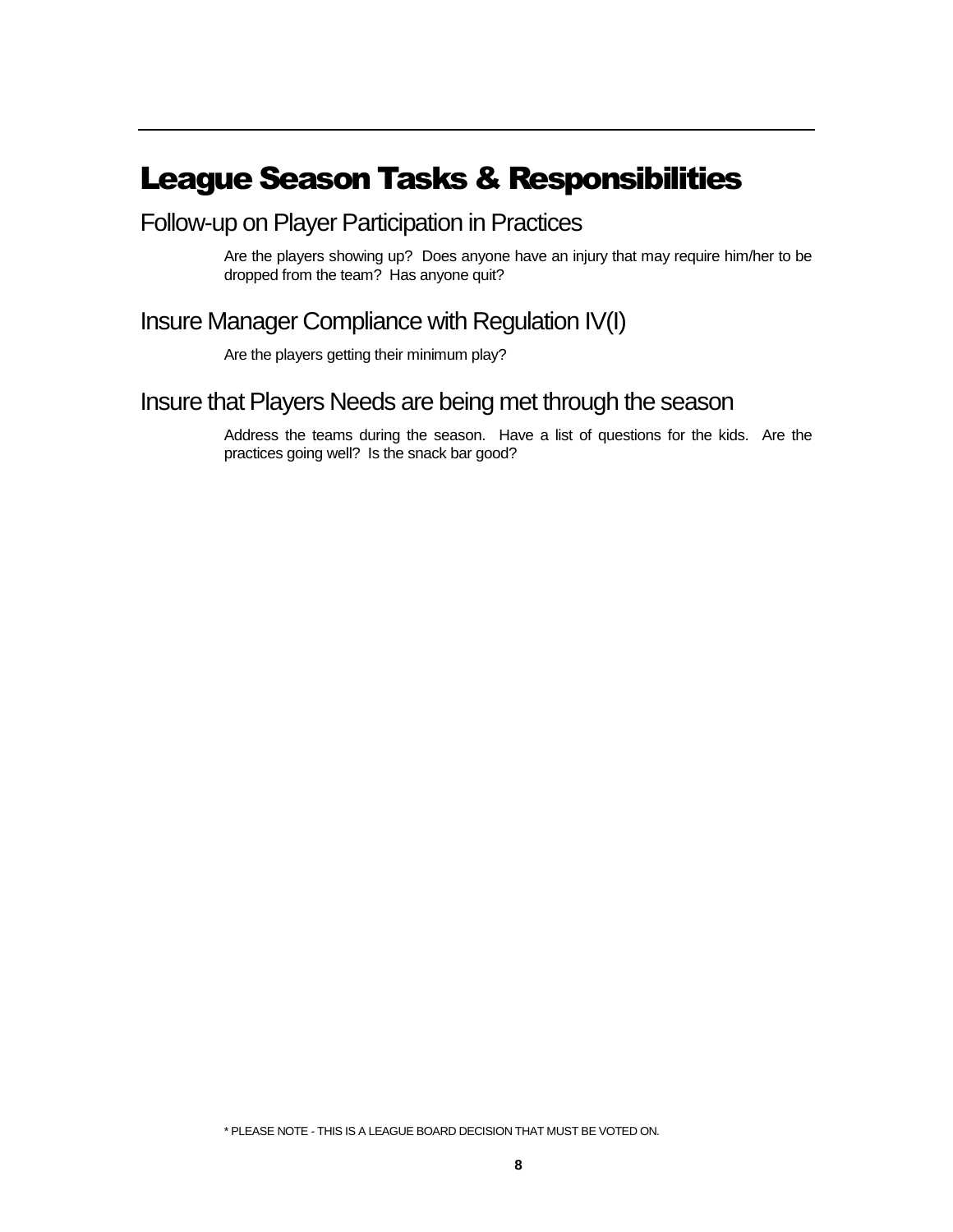# Tournament Season Tasks & Responsibilities

#### Conduct Tournament Team Selection Process

Do not announce the Tournament Teams until the official date. Remind everyone that has been involved in the selection process to 'keep it a secret' until the official date. You may announce the players on the teams two weeks prior to the start of the tournament within their respective division. (see Rule Book page T-4) Remind everyone that practice cannot begin until June  $15<sup>th</sup>$  or the date of the release of the names of the tournament team members, whichever is earlier. (see Rule Book page T-8)

#### Coordinate all Tournament Team Affidavits, Birth Certificates, & Medical Release Forms

Fill out the affidavit for the president and yourself to certify & sign. Only accept legal birth certificates, that have been issued by the Board of Health, for proof of age (this should have been done at sign-up time). NO ABSTRACTS! Do not place anyone on the affidavit that does NOT MEET the requirements. Have two (2) medical release forms filled out & signed in ink for each player. There are NO alternates for the All Star Team. *There will be a workshop on completing the All Star Affidavit at the April District Meeting (April 24, 2014 @ 7:30 p.m.).* 

#### Insure Tournament Needs are Being Met

Make sure that the managers are NOT over working the players. Remind managers that they may not begin their All Star practice before the official date. Jimmie will go over those as the time approaches and the game have been planned.

#### Insure that Birth Certificates are Returned

Most families want the birth documents back as soon as possible. District 27 will certify a copy of most birth documents. When there is a need to add a player to the All Star roster after the team has advanced past District Play, you will need an 'Original Birth Document' to certify that player. The All Star team manager is required to keep a copy of the birth document with the Affidavit. It is helpful to make an extra copy for the leagues records before returning them.

All Star documents will be kept by District 27 until next April. If you have need for the paperwork, please contact me to make arrangements.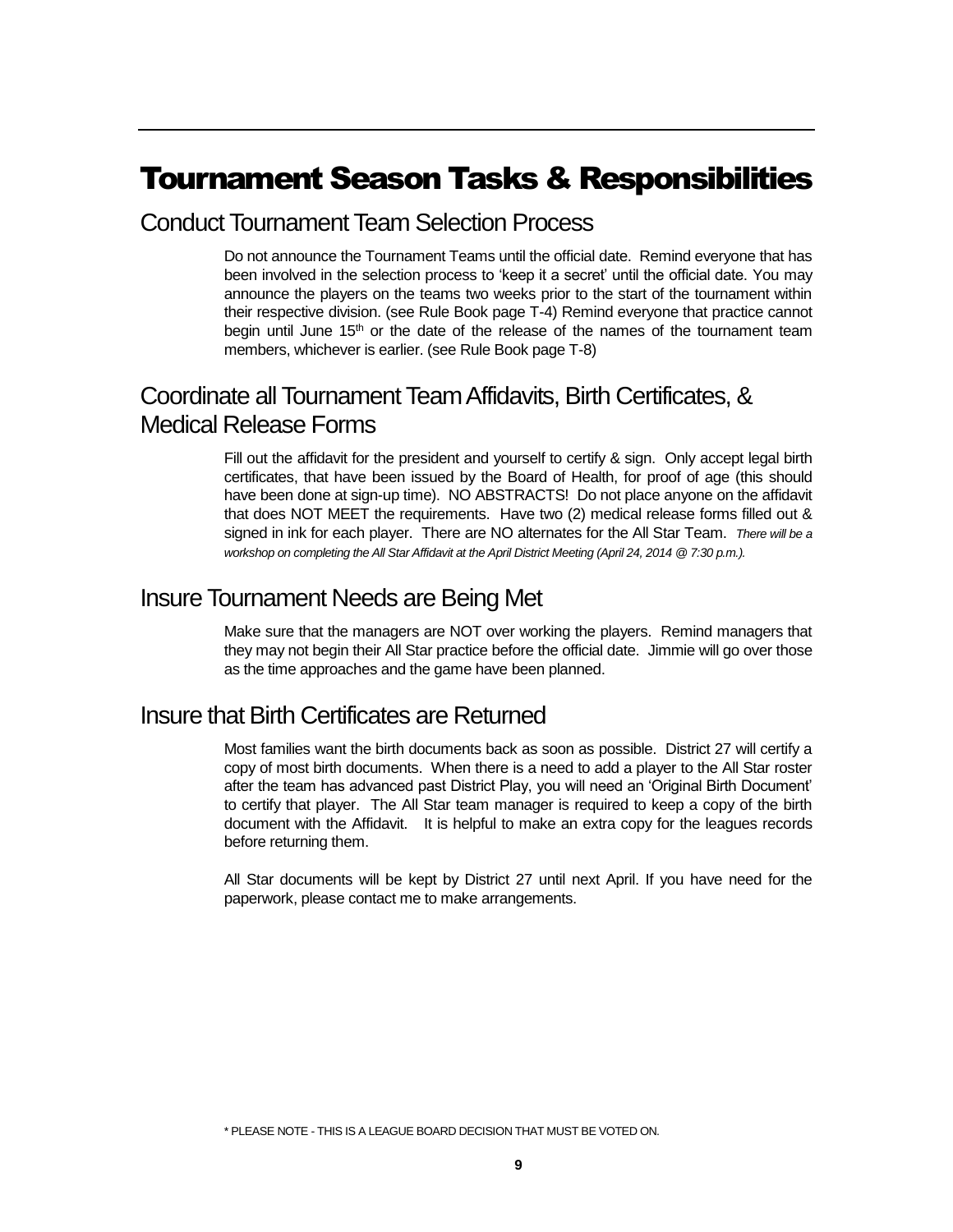# Post Season Tasks & Responsibilities

Determine final standings of property league teams for next years draft order

Prepare address labels for next years mailings

Determine next years age distribution of players

File all documents away in the location selected by the league so they may be found easily next year.

Begin work on Training & Development (Fall or Winter Ball) if your league will be participating.

> Please remember that your *league boundaries* STILL APPLY just the same as the spring season. Do NOT take any players that do not belong to your league. Contact us for help with families that do NOT live in your boundaries.

> District can help you, if needed, with guidelines, suggestions, and rules for TAD. Please note that Charter & Insurance for TAD is included in the fees paid for the spring season. If you will be participating in the district run program, please fill out the participation form that can be emailed to you from Jimmie of found online @ [www.cad27.com](http://www.cad27.com/) before the posted due date.